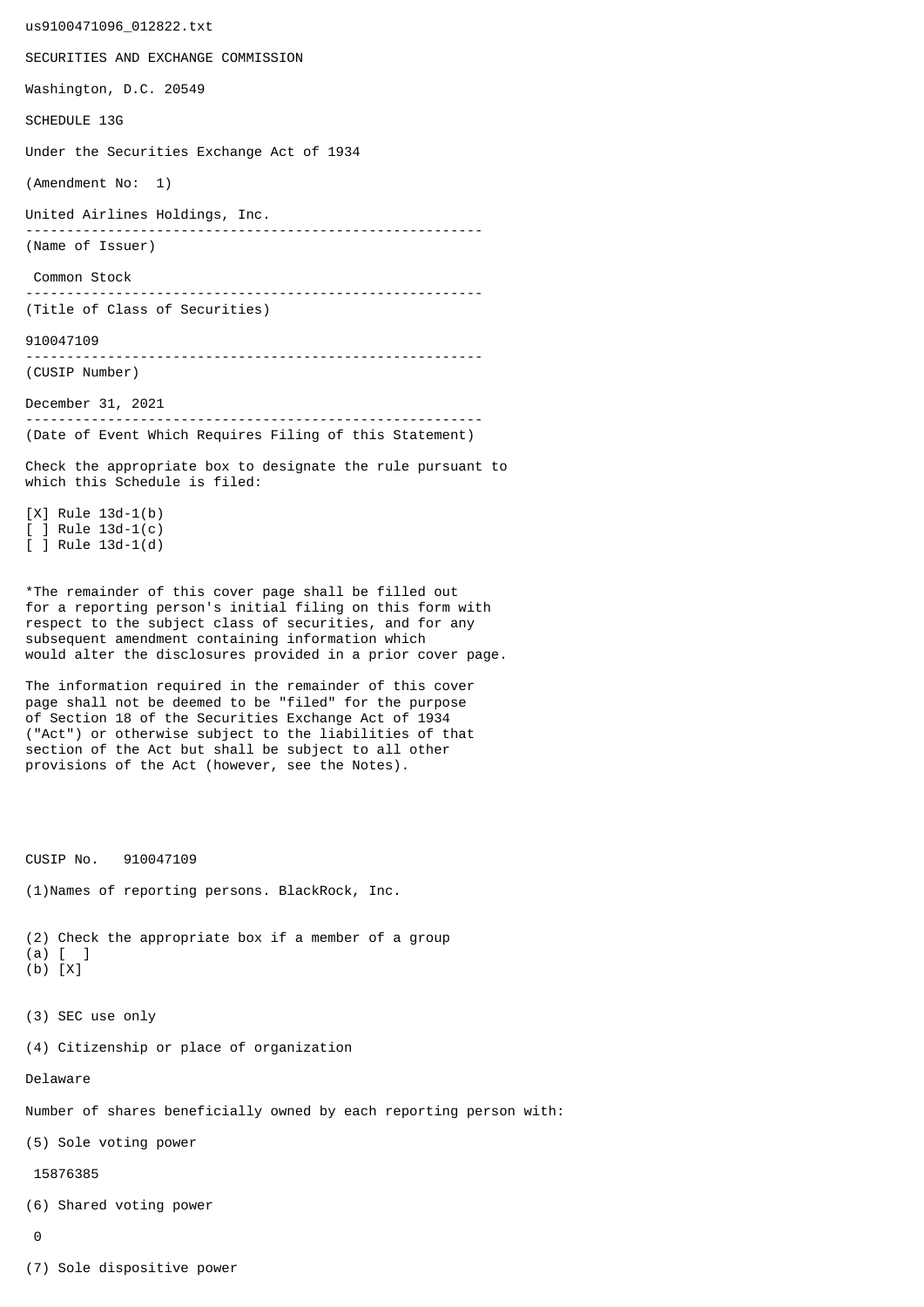```
 17142876
(8) Shared dispositive power
 \boldsymbol{\Theta}(9) Aggregate amount beneficially owned by each reporting person
  17142876
(10) Check if the aggregate amount in Row (9) excludes certain shares
(11) Percent of class represented by amount in Row 9
 5.3%
(12) Type of reporting person
HC
Item 1.
Item 1(a) Name of issuer:
                                -----------------------------------------------------------------------
United Airlines Holdings, Inc.
Item 1(b) Address of issuer's principal executive offices:
-----------------------------------------------------------------------
E. ANNA HA - WHQLD 233 SOUTH WACKER DRIVE
CHICAGO IL 60606
Item 2.
2(a) Name of person filing:
               ----------------------------------------------------------------------
BlackRock, Inc.
2(b) Address or principal business office or, if none, residence:
 -----------------------------------------------------------------------
BlackRock, Inc.
55 East 52nd Street
New York, NY 10055
2(c) Citizenship:
                            --------------------------------------------------------------------
 See Item 4 of Cover Page
2(d) Title of class of securities:
                                       -------------------------------------------------------------------
 Common Stock
2(e) CUSIP No.:
See Cover Page
Item 3.
If this statement is filed pursuant to Rules 13d-1(b), or 13d-2(b) or (c),
check whether the person filing is a:
[ ] Broker or dealer registered under Section 15 of the Act;
[ ] Bank as defined in Section 3(a)(6) of the Act;
```
] Insurance company as defined in Section  $3(a)(19)$  of the Act; [ ] Investment company registered under Section 8 of the Investment Company Act of 1940;

[ ] An investment adviser in accordance with Rule  $13d-1(b)(1)(ii)(E)$ ;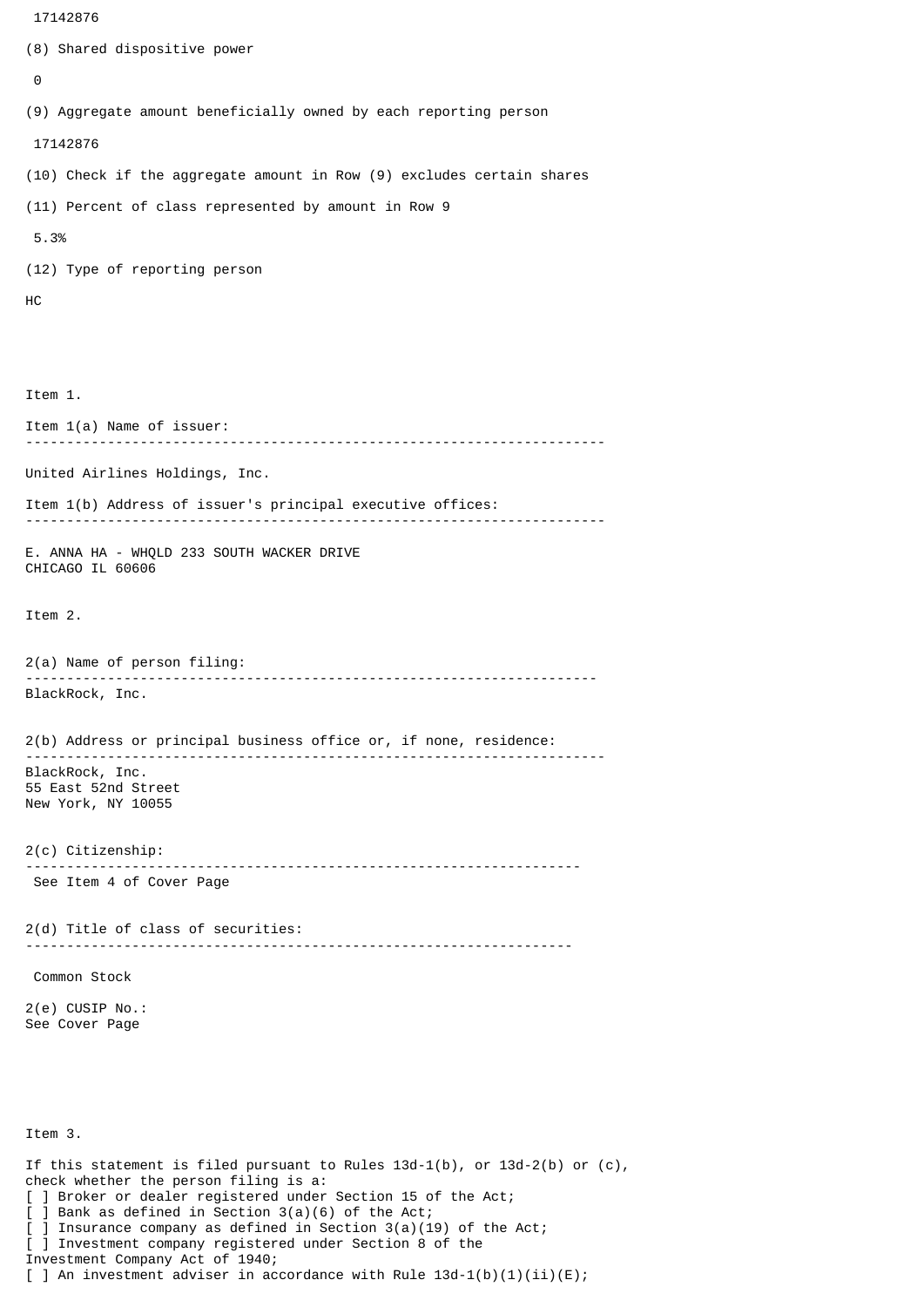[ ] An employee benefit plan or endowment fund in accordance with Rule  $13d-1(b)(1)(ii)(F);$ [X] A parent holding company or control person in accordance with Rule  $13d-1(b)(1)(ii)(G);$ [ ] A savings associations as defined in Section 3(b) of the Federal Deposit Insurance Act (12 U.S.C. 1813); [ ] A church plan that is excluded from the definition of an investment company under section  $3(c)(14)$  of the Investment Company Act of 1940; [ ] A non-U.S. institution in accordance with Rule 240.13d-1(b)(1)(ii)(J);  $\lceil$  ] Group, in accordance with Rule 240.13d-1(b)(1)(ii)(K). If filing as a non-U.S. institution in accordance with Rule  $240.13d-1(b)(1)(ii)(J)$ , please specify the type of institution: Item 4. Ownership

Provide the following information regarding the aggregate number and percentage of the class of securities of the issuer identified in Item 1.

Amount beneficially owned:

17142876

Percent of class

5.3%

Number of shares as to which such person has:

Sole power to vote or to direct the vote

15876385

Shared power to vote or to direct the vote

 $\Theta$ 

Sole power to dispose or to direct the disposition of

17142876

Shared power to dispose or to direct the disposition of

 $\Omega$ 

Item 5.

Ownership of 5 Percent or Less of a Class. If this statement is being filed to report the fact that as of the date hereof the reporting person has ceased to be the beneficial owner of more than 5 percent of the class of securities, check the following [ ].

Item 6. Ownership of More than 5 Percent on Behalf of Another Person

 If any other person is known to have the right to receive or the power to direct the receipt of dividends from, or the proceeds from the sale of, such securities, a statement to that effect should be included in response to this item and, if such interest relates to more than 5 percent of the class, such person should be identified. A listing of the shareholders of an investment company registered under the Investment Company Act of 1940 or the beneficiaries of employee benefit plan, pension fund or endowment fund is not required.

 Various persons have the right to receive or the power to direct the receipt of dividends from, or the proceeds from the sale of the common stock of United Airlines Holdings, Inc.. No one person's interest in the common stock of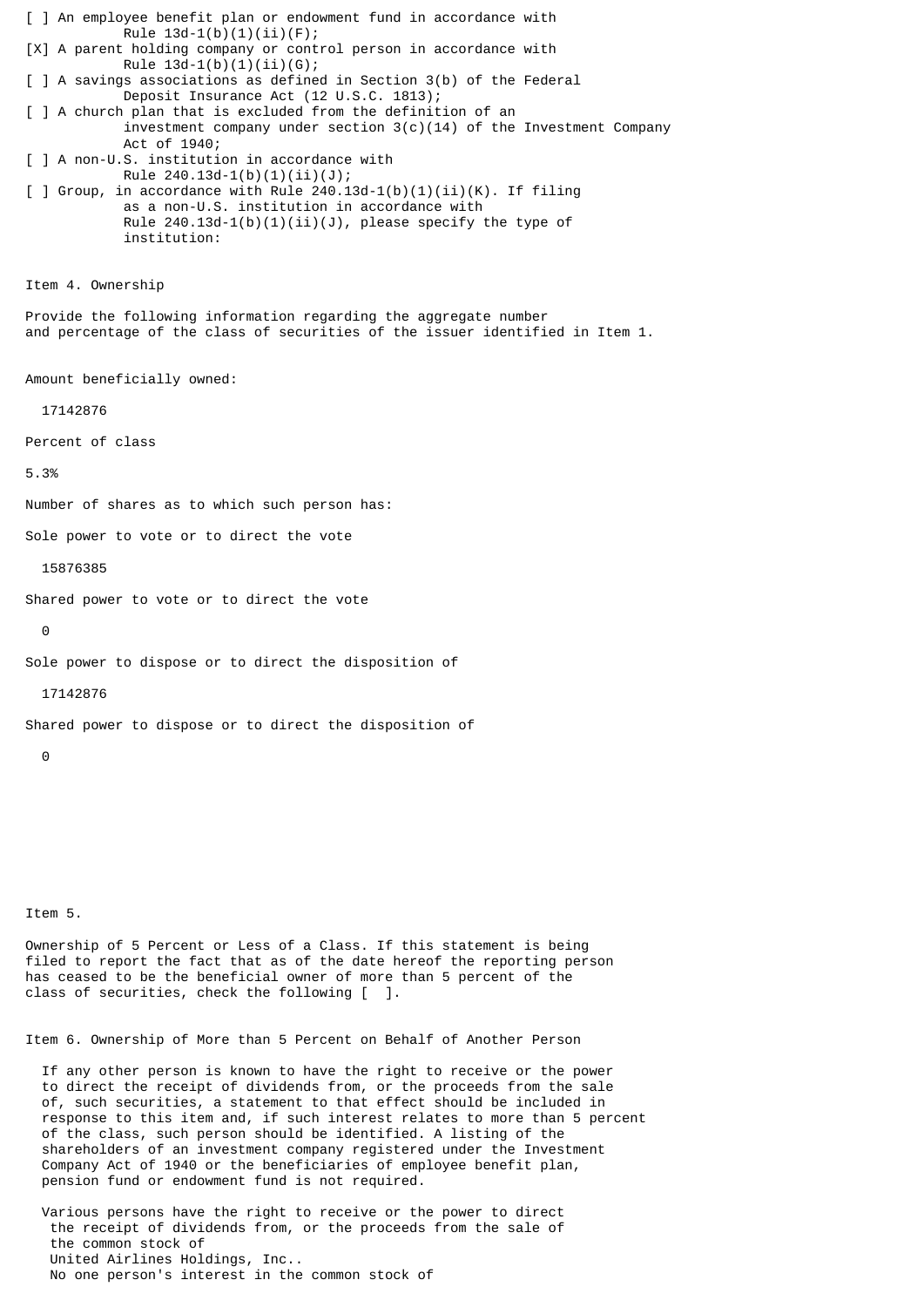United Airlines Holdings, Inc. is more than five percent of the total outstanding common shares.

Item 7. Identification and Classification of the Subsidiary Which Acquired the Security Being Reported on by the Parent Holding Company or Control Person.

See Exhibit A

Item 8. Identification and Classification of Members of the Group

If a group has filed this schedule pursuant to Rule  $13d-1(b)(ii)(J)$ , so indicate under Item 3(j) and attach an exhibit stating the identity and Item 3 classification of each member of the group. If a group has filed this schedule pursuant to Rule  $13d-1(c)$  or Rule  $13d-1(d)$ , attach an exhibit stating the identity of each member of the group.

## Item 9. Notice of Dissolution of Group

Notice of dissolution of a group may be furnished as an exhibit stating the date of the dissolution and that all further filings with respect to transactions in the security reported on will be filed, if required, by members of the group, in their individual capacity.

See Item 5.

Item 10. Certifications By signing below I certify that, to the best of my knowledge and belief, the securities referred to above were acquired and are held in the ordinary course of business and were not acquired and are not held for the purpose of or with the effect of changing or influencing the control of the issuer of the securities and were not acquired and are not held in connection with or as a participant in any transaction having that purpose or effect.

Signature.

After reasonable inquiry and to the best of my knowledge and belief, I certify that the information set forth in this statement is true, complete and correct.

Dated: January 28, 2022 BlackRock, Inc.

Signature: Spencer Fleming

-------------------------------------------

Name/Title Attorney-In-Fact

The original statement shall be signed by each person on whose behalf the statement is filed or his authorized representative. If the statement is signed on behalf of a person by his authorized representative other than an executive officer or general partner of the filing person, evidence of the representative's authority to sign on behalf of such person shall be filed with the statement, provided, however, that a power of attorney for this purpose which is already on file with the Commission may be incorporated by reference. The name and any title of each person who signs the statement shall be typed or printed beneath his signature.

Attention: Intentional misstatements or omissions of fact constitute Federal criminal violations (see 18 U.S.C. 1001).

Exhibit A